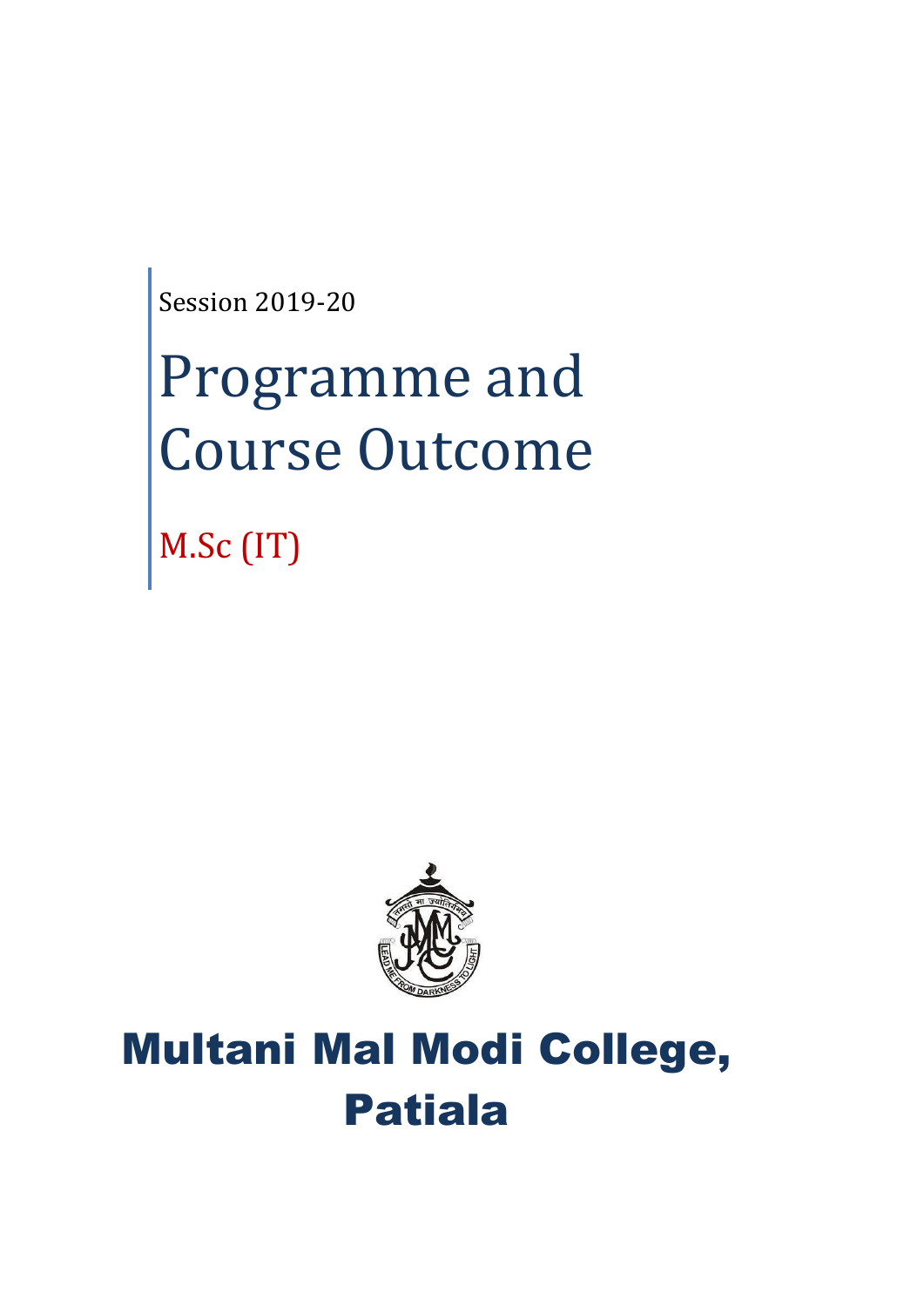## **Program Outcomes (POs)**

#### **Program Outcomes (POs)**

**PO-1** : Apply knowledge of computer science and programming appropriate to the discipline and to provide effective solution in the area of computing

**PO-2**: Design, implement, and evaluate a computational system to meet desired needs of the industry

**PO-3** :Function effectively in teams or as individual to accomplish shared computing design, evaluation, or implement goals.

**PO-4** : Perform professionally with social, cultural and ethical responsibility as an individual as well as in multifaceted teams with positive attitude

**PO-5** : Capable of adapting to new technologies and constantly upgrade their skills with an attitude towards independent and lifelong learning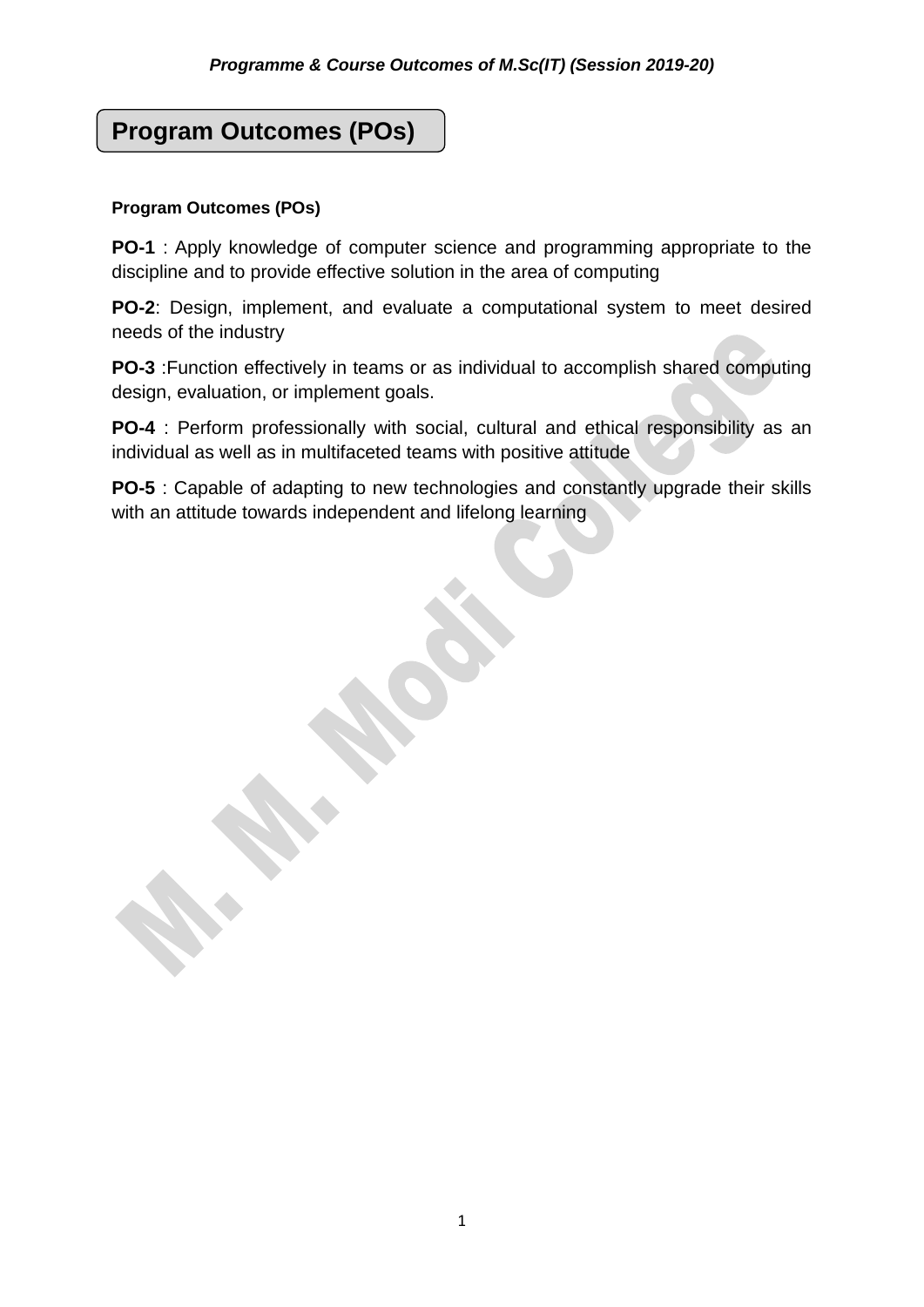## **Course Outcomes (COs)**

#### **M.Sc (IT) - I**

#### **Semester-1st**

| Code No.                 | <b>Title of Paper</b>                         |  |
|--------------------------|-----------------------------------------------|--|
| MS-111                   | Introduction to Information Technology        |  |
| MS-112                   | Computer Programming using C                  |  |
| MS-113                   | <b>Computer Organization and Architecture</b> |  |
| MS-114                   | Mathematical Foundation of Computer Science   |  |
| MS-115                   | <b>Operating Systems</b>                      |  |
| MS-116                   | Programming Lab-I                             |  |
| Semester-2 <sup>nd</sup> |                                               |  |
| Code No.                 | <b>Title of Paper</b>                         |  |

#### Semester-2<sup>nd</sup>

| Code No. | <b>Title of Paper</b>                 |
|----------|---------------------------------------|
| MS-121   | Object Oriented Programming Using C++ |
| MS-122   | Data and File Structures              |
| MS-123   | <b>Visual Basic</b>                   |
| MS-124   | <b>RDBMS</b> and Oracle               |
| MS-125   | Programming Lab - II                  |
| MS-126   | Programming Lab - III                 |

#### **MSc (Information Technology)**

#### **Program Specific Outcomes (PSOs)**

#### **After completion of the course the student will**

**PSO-1:** Have fundamental and advance knowledge in Programming Languages, Data Structure, Operating Systems, Computer Networks, Software Engineering, and Research Methods.

**PSO-2:** Have fundamental and advance level knowledge if Computer Science concepts to debug and develop professional solutions.

**PSO-3:** Be able to apply experimental expertise to solve computational problems in computer science

**PSO-4:** Be able to conduct research in the field of Information Technology ethically and professionally.

**PSO-5:** Be able to acquire and adapt to new skills to grow professionally.

#### **MS-111 : Introduction to Information Technology**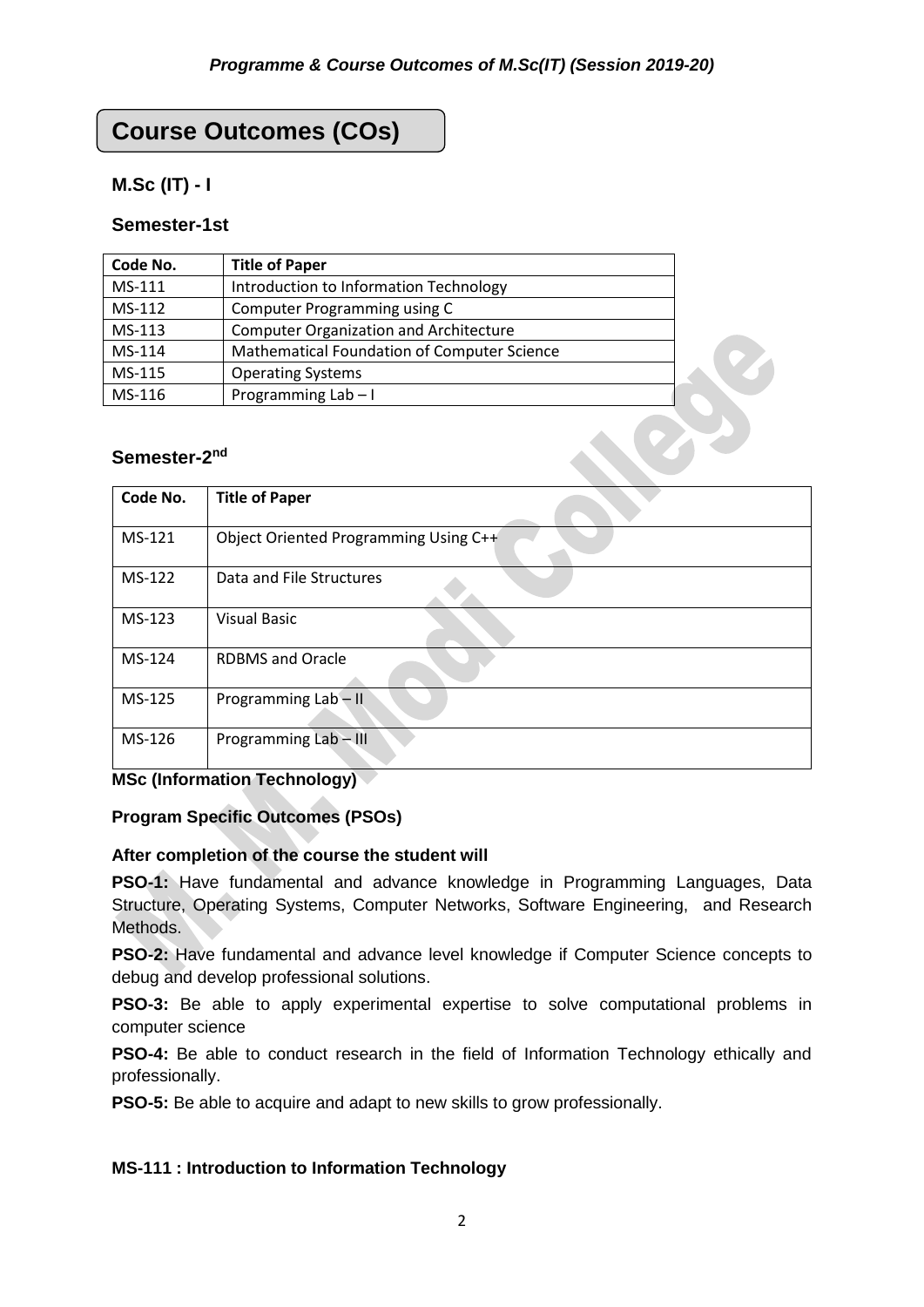#### **On completion of this course, the students will be able to:**

**CO-1:** Have basic knowledge of computer hardware and software;

**CO-2:** Understand business areas to which computers may be applied;

**CO-3:** Provide an introduction to business organisation and information systems;

**CO-4:** Develop the skills in communication, verbal and written, which play an important part in business computing and information processing;

#### **MS-112 : Computer Programming using C & MS-116 : Programming Lab-I**

#### **On completion of this course, the students will be able to:**

**CO-1:** Write, compile and debug programs in C language. Use different data types, operators and console I/O function in a computer program.

**CO-2:** Design programs involving decision control statements, loop control statements and case control structures.

**CO-3:** Understand the implementation of arrays, pointers and functions and apply the dynamics of memory by the use of pointers.

**CO-4:** Comprehend the concepts of structures and classes: declaration, initialization and implementation.

**CO-5:** Apply basics of object oriented programming, polymorphism and inheritance.

**CO-6:** Use the file operations, character I/O, string I/O, file pointers, pre-processor directives and create/update basic data files.

#### **MS-113 :Computer Organization and Architecture**

#### **On completion of this course, the students will be able to:**

**CO-1:** Understand the basics of number system, computer arithmetic, computer hardware, how software interacts with computer hardware, how computers represent and manipulate data.

**CO-2:** Analyze and evaluate computer performance

**CO-3:** Assemble a simple computer with hardware design including data format, instruction format, instruction set, addressing modes, bus structure, input/output, memory, Arithmetic/Logic unit, control unit, and data, instruction and address flow

**CO-4:** Use Boolean algebra as related to designing computer logic, through simple combinational and sequential logic circuits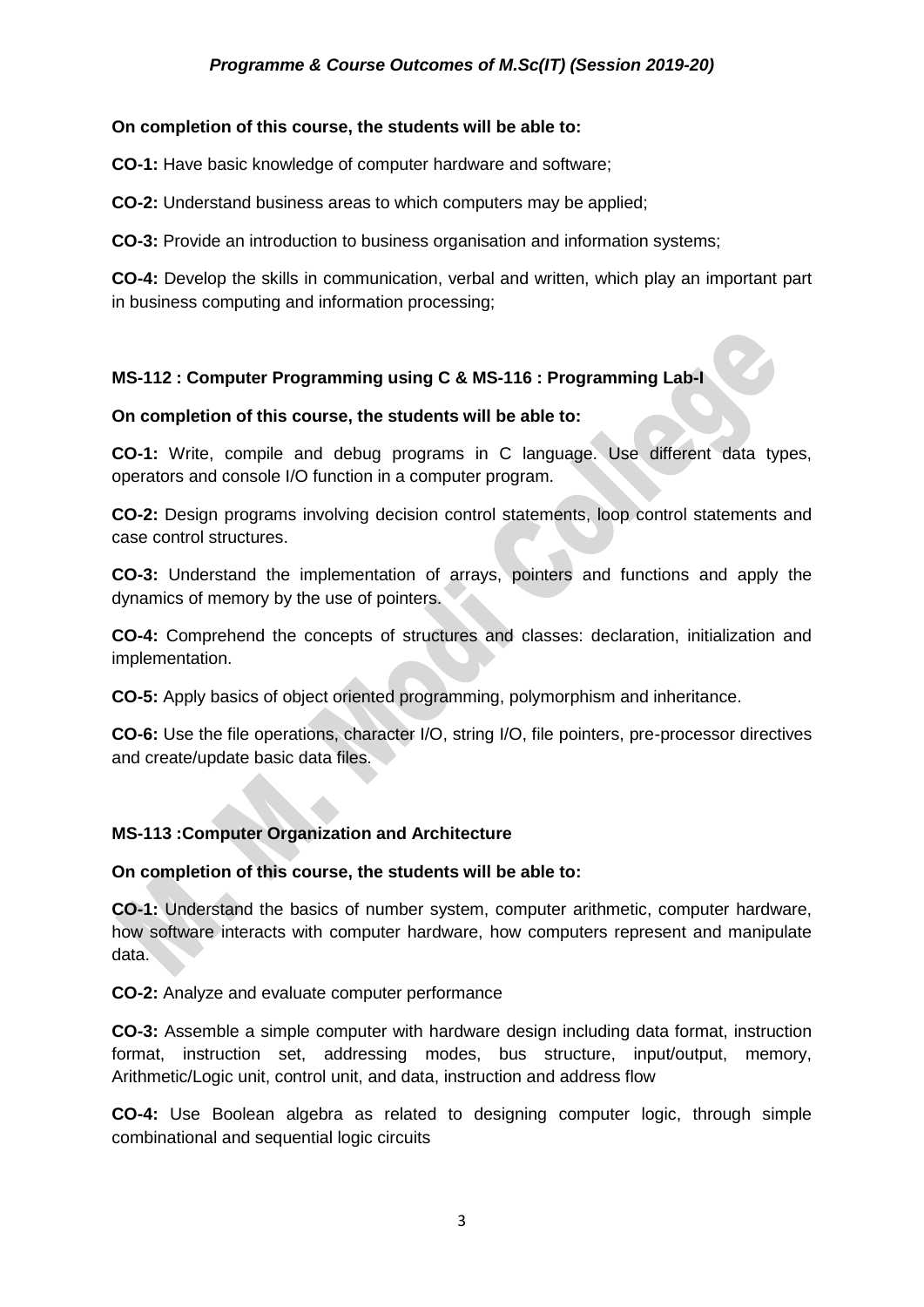#### **MS-114 :Mathematical Foundation of Computer Science**

#### **On completion of this course, the students will be able to:**

**CO-1:** Be familiar with the basic terminology of functions, relations, and sets and demonstrate knowledge of their associated operations.

**CO-2:** Master to solve advanced mathematical problems, apply various methods of mathematical proof, and communicate solutions in writing

**CO-3:** Master to comprehend advanced mathematics, and present the material orally and in writing

**CO-4:** Utilize the knowledge of computing and mathematics appropriate to the discipline.

**CO-5:** Evaluate mathematical principles and logic design

#### **MS-115 :Operating Systems**

#### **On completion of this course, the students will be able to:**

CO-1: Learn and understand the mechanisms of OS to handle processes and threads and their communication, the mechanisms involved in memory management in contemporary OS.

CO-2: Gain knowledge on distributed operating system concepts that includes architecture, deadlock detection algorithms and agreement protocols.

CO-3: Understand and explain different approaches to memory management, structure and organization of the file system

CO-4: Understand the various security threats and their probable solutions.

#### **MS-121 : Object Oriented Programming Using C++ & MS-125 : Programming Lab-II (based on MS-121)**

#### **On completion of this course, the students will be able to:**

**CO-1:** Write, compile and debug programs in C++language. Use different data types, operators and console I/O function in a computer program.

**CO-2:** Design programs involving decision control statements, loop control statements and case control structures.

**CO-3:** Understand the implementation of arrays, pointers and functions and apply the dynamics of memory by the use of pointers.

**CO-4:** Comprehend the concepts of structures and classes: declaration, initialization and implementation.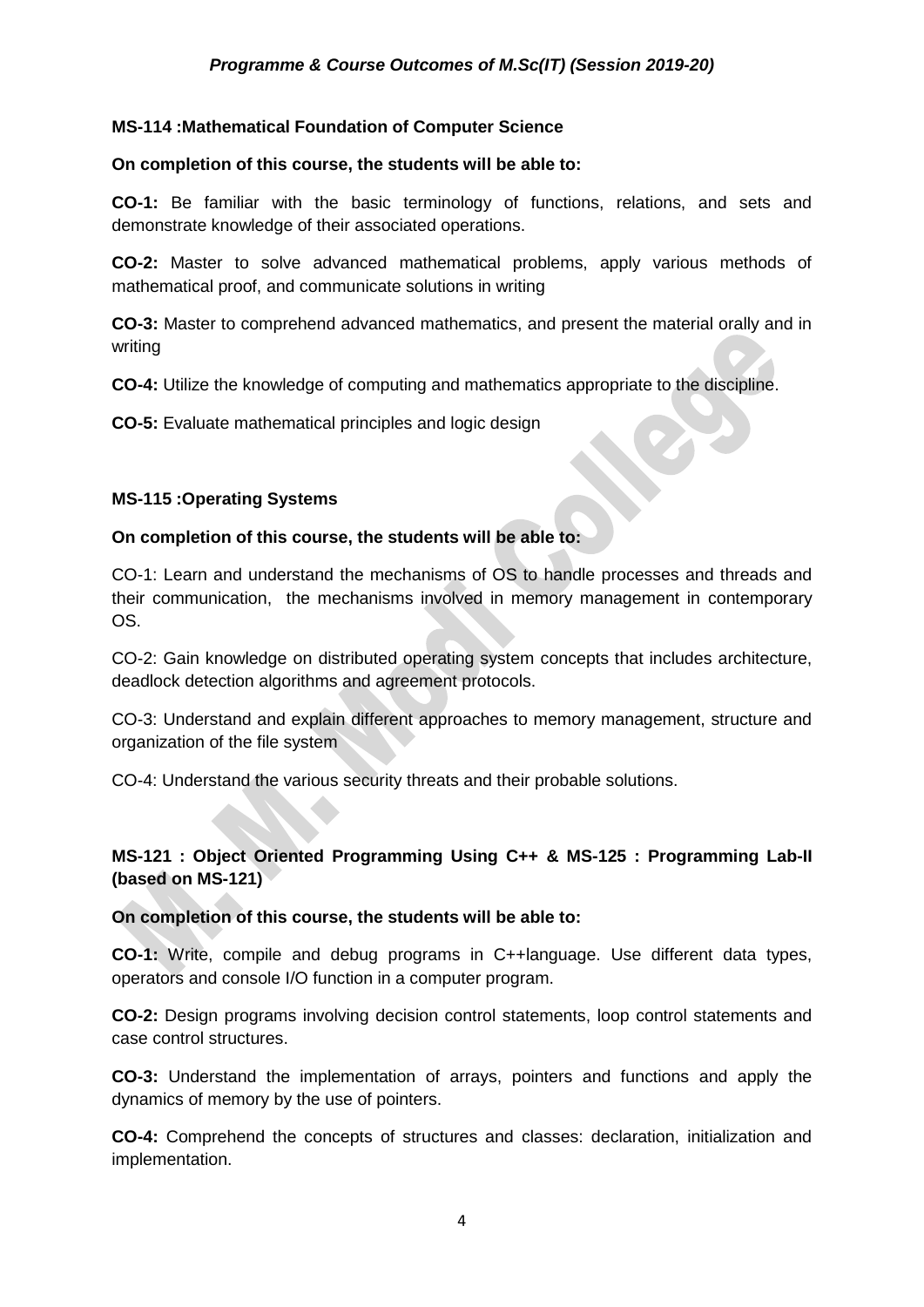**CO-5:** Apply basics of object oriented programming, polymorphism and inheritance.

**CO-6:** Use the file operations, character I/O, string I/O, file pointers, pre-processor directives and create/update basic data files.

#### **MS-122 :Data and File Structures & MS-125 : Programming Lab-II (based on MS-122)**

#### **On completion of this course, the students will be able to:**

**CO-1:** Be familiar with basic data structure and algorithms.

**CO-2:** Design and analyze programming problem statements

**CO-3:** Choose appropriate data structures and algorithms and use it to design algorithms for a specific problem.

**CO-4:** Handle operations like searching, insertion, deletion and traversing mechanism

**CO-5:** Come up with analysis of efficiency and proofs of correctness

#### **MS-123 : Visual Basic & MS-126 Programming Lab-III(based on MS-123)**

#### **On completion of this course, the students will be able to:**

**CO-1:** Design, create, build, and debug Visual Basic applications.

**CO-2:** Explore Visual Basic's Integrated Development Environment (IDE).

**CO-3:** Write and apply decision structures for determining different operations.

**CO-4:**Understand and identify the fundamental concepts of object-oriented programming.

**CO-5:** Perform tests, resolve defects and revise existing code.

#### **MS-124 : RDBMS and Oracle & MS-126 Programming Lab-III(based on MS-124)**

#### **On completion of this course, the students will be able to:**

**CO-1:** Gain the knowledge and understanding of Database analysis and design.

**CO-2:** Understand the use of Structured Query Language(SQL) and learn SQL syntax.

**CO-3:** Gain the knowledge of the processes of Database Development and Administration using SQL and PL/SQL.

**CO-4:** Understand and apply the concept of functional dependencies to design the database

**CO-5:** Understand and apply the concept of Transaction and Query processing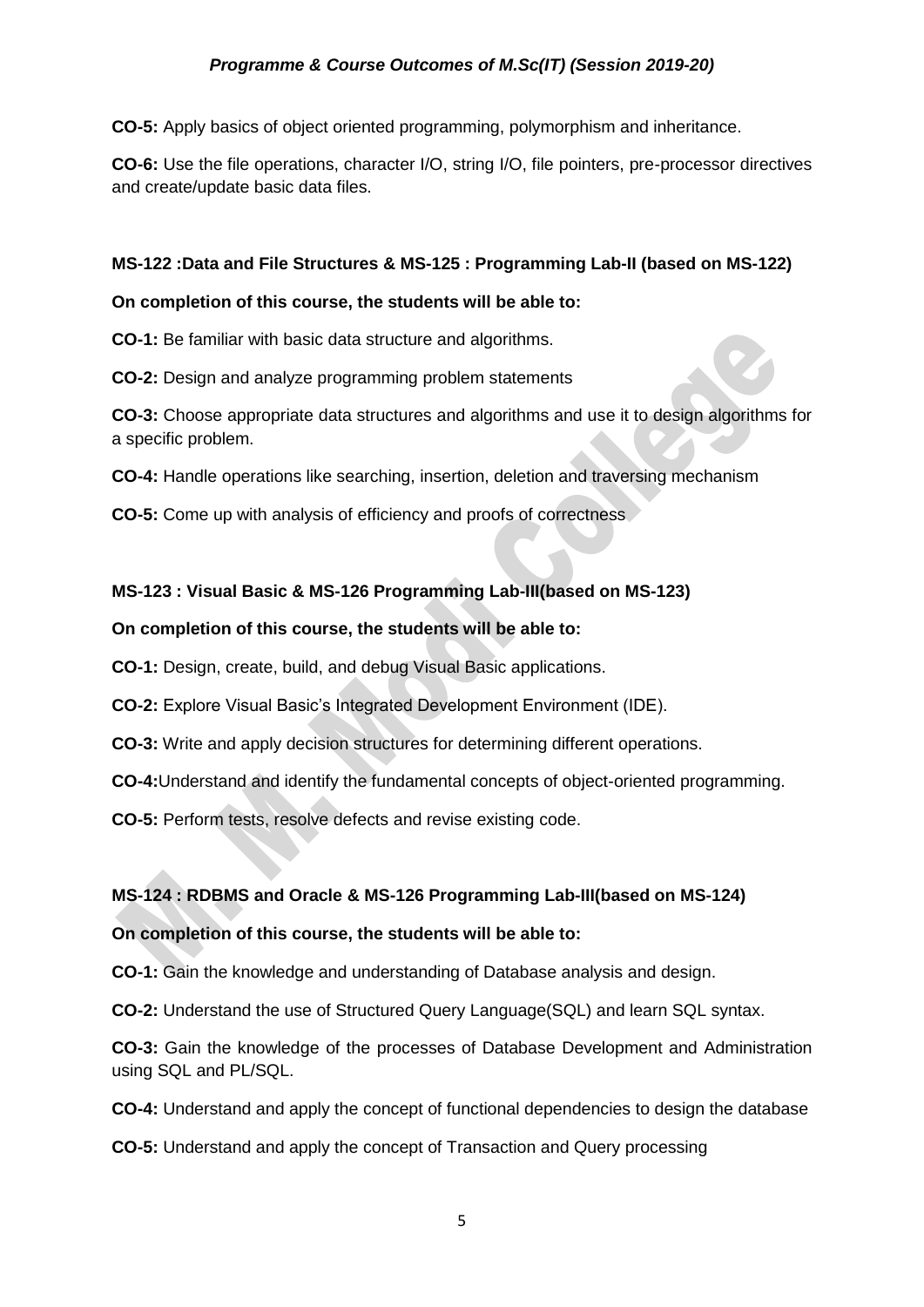# **Course Outcomes (COs)**

#### **M.Sc (IT) – II Semester-3rd**

| <u>JEIIIESIEI -JI U</u> |                                      |
|-------------------------|--------------------------------------|
| Code No.                | <b>Title of the Paper</b>            |
| MS-211                  | Web Technology                       |
| MS-212                  | Java Programming                     |
| MS-213                  | Software Engineering                 |
| MS-214                  | <b>Computer Networks</b>             |
| MS-215                  | Programming Lab-IV (Web Technology)  |
| MS-216                  | Programming Lab-V (Java Programming) |

#### **Semester-4 th**

| Code No. | <b>Semester System-IV</b>   |
|----------|-----------------------------|
| MS-221   | <b>Computer Graphics</b>    |
| MS-222   | Linux Administration        |
| MS-223   | <b>Research Methodology</b> |
| MS-224   | Artificial Intelligence     |
| MS-225   | Programming Lab-VI          |
|          | (Computer Graphics)         |
| MS-226   | <b>Programming Lab-VII</b>  |
|          | (LINUX Administration)      |

#### **MS-211 : Web Technology & MS-215 : Programming Lab-IV (Web Technology)**

**On completion of this course, the students will be able to:**

**CO-1:** Learn and use the knowledge of web publishing and technologies related with the website development.

**CO-2:** Learn client side and server side programming using Java Script and PHP

**CO-3:** Apply the knowledge of website development to design and publish website individually and as a team member.

**CO-4:** Upgrade the knowledge by learning new technologies and languages used for website development.

#### **MS-212 : Java Programming & MS-216 : Programming Lab-V (Java Programming)**

#### **On completion of this course, the students will be able to:**

**CO-1:** Learn the Object Oriented Programming concepts to write, compile and debug programs using Java language.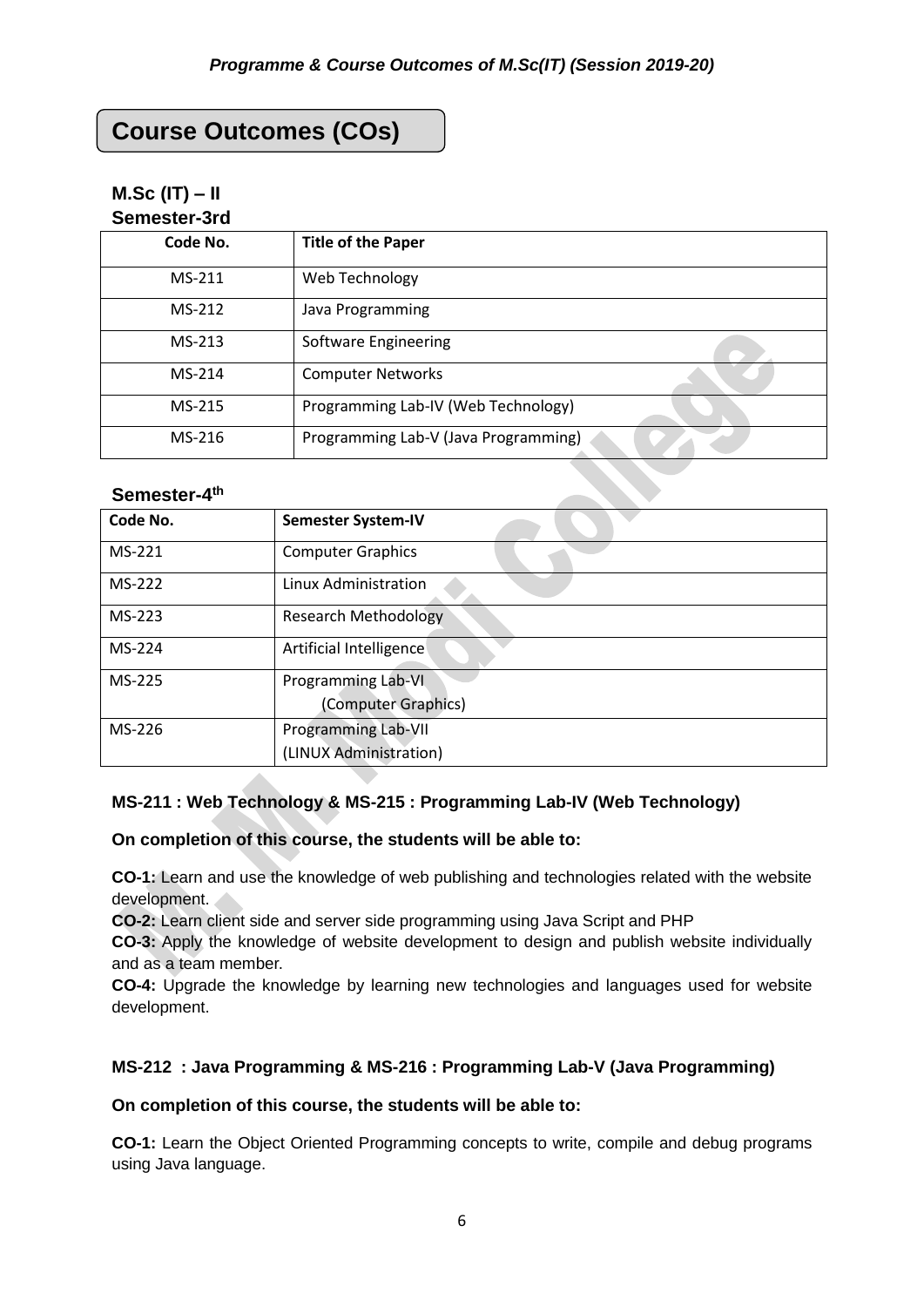**CO-2:** Apply the concepts of object oriented programming like polymorphism, inheritance, Exception Handling, and Multithreading.

**CO-3:** Design and develop console and GUI applications using Java Programming Language.

**CO-4:** Work on programming project as individual or as team member is design, development and implementation phase.

#### **MS-213 : Software Engineering**

#### **On completion of this course, the students will be able to:**

**CO-1:** Understand the basic concepts, models, life cycle of software development.

**CO-2:** Learn higher level concepts like Re-engineering, Reverse Engineering, Forward Engineering, and CASE tools.

**CO-3:** Knowledge of all the steps of software engineering and their use and implementation in real problems

**CO-4:** Understanding of programming language and using it to develop software using all stages of software development.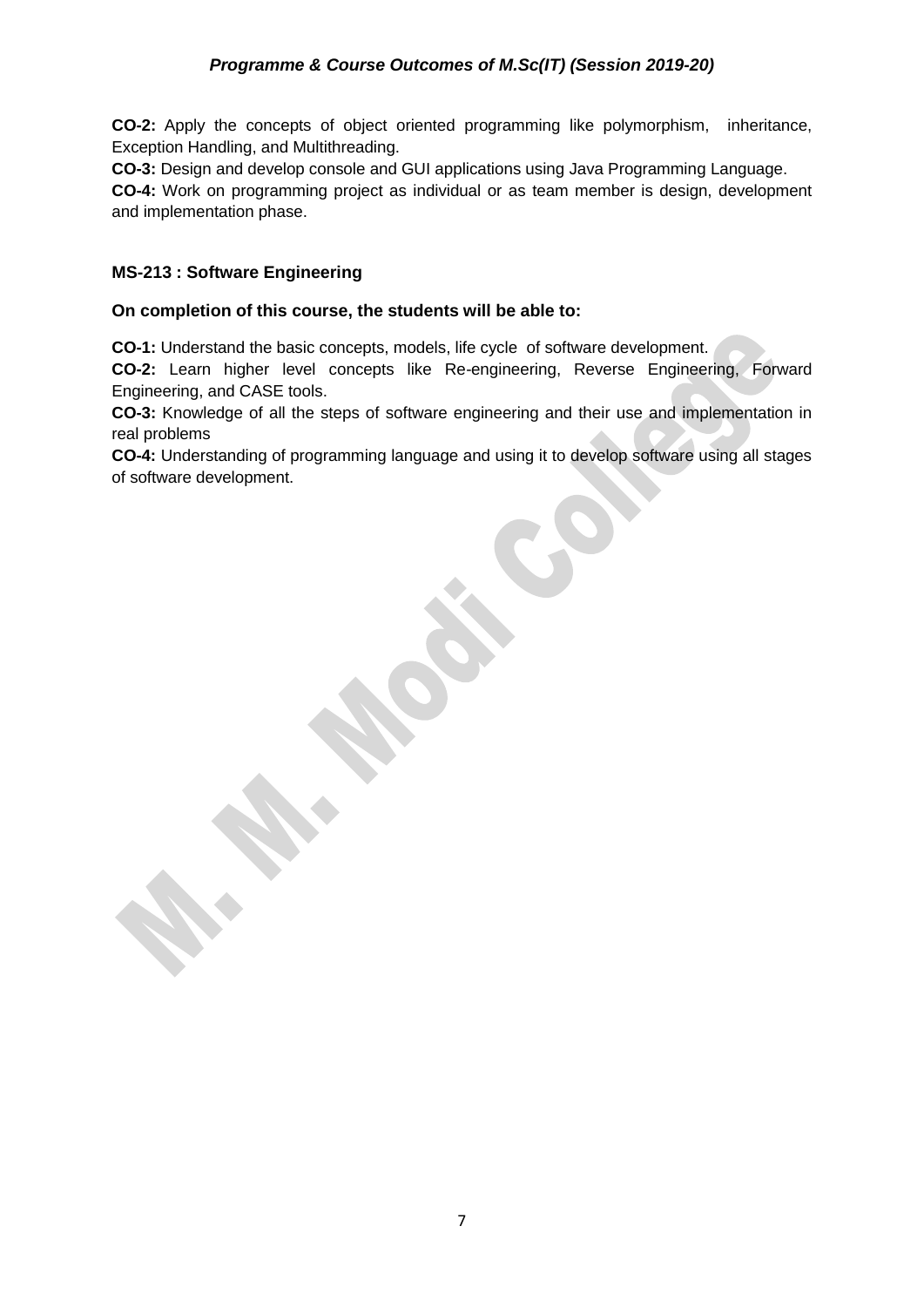#### **MS-214 : Computer Networks**

#### **On completion of this course, the students will be able to:**

**CO-1:** On completion of this course, the students will be able to:

**CO-2:** Understand the basic concepts, types of networks, OSI, ans TCP/IP models with working of all the layers in detail

**CO-3:** Learn and understand the working of different hardware components used in networking and various communication protocols

**CO-4:** Learn and understand various issues involved in network security, and methods used to implement network security.

#### **MS 221 : Computer Graphics & MS-225 : Programming Lab-VI (Computer Graphics)**

#### **On completion of this course, the students will be able to:**

**CO-1:** Understand and explain various concepts related to Computer Graphics

**CO-2:** Implement various algorithms to scan, convert the basic geometrical primitives, transformations, Area filling, clipping.

**CO-3:** Describe the importance of viewing and projections.

**CO-4:** Explain various Illumination illumination models and surface rendering methods.

#### **MS-222 : LINUX Administration & MS-226 : Programming Lab-VII (LINUX Administration)**

#### **On completion of this course, the students will be able to:**

**CO-1:** Install and configure Linux operating system and understand the basic set of commands and working of editors in Linux.

**CO-2:** Understand and work with Linux file system through terminal and GUI interface

**CO-3:** Discuss various types of commands and variable used in shell programming and write simple shell programs in Linux operating system

**CO-4:** Demonstrate the role and responsibilities of a Linux system administrator and make use of server commands

#### **MS-223: Research Methodology**

#### **On completion of this course, the students will be able to:**

**CO-1:** Understand the basic concepts of research and its methodologies